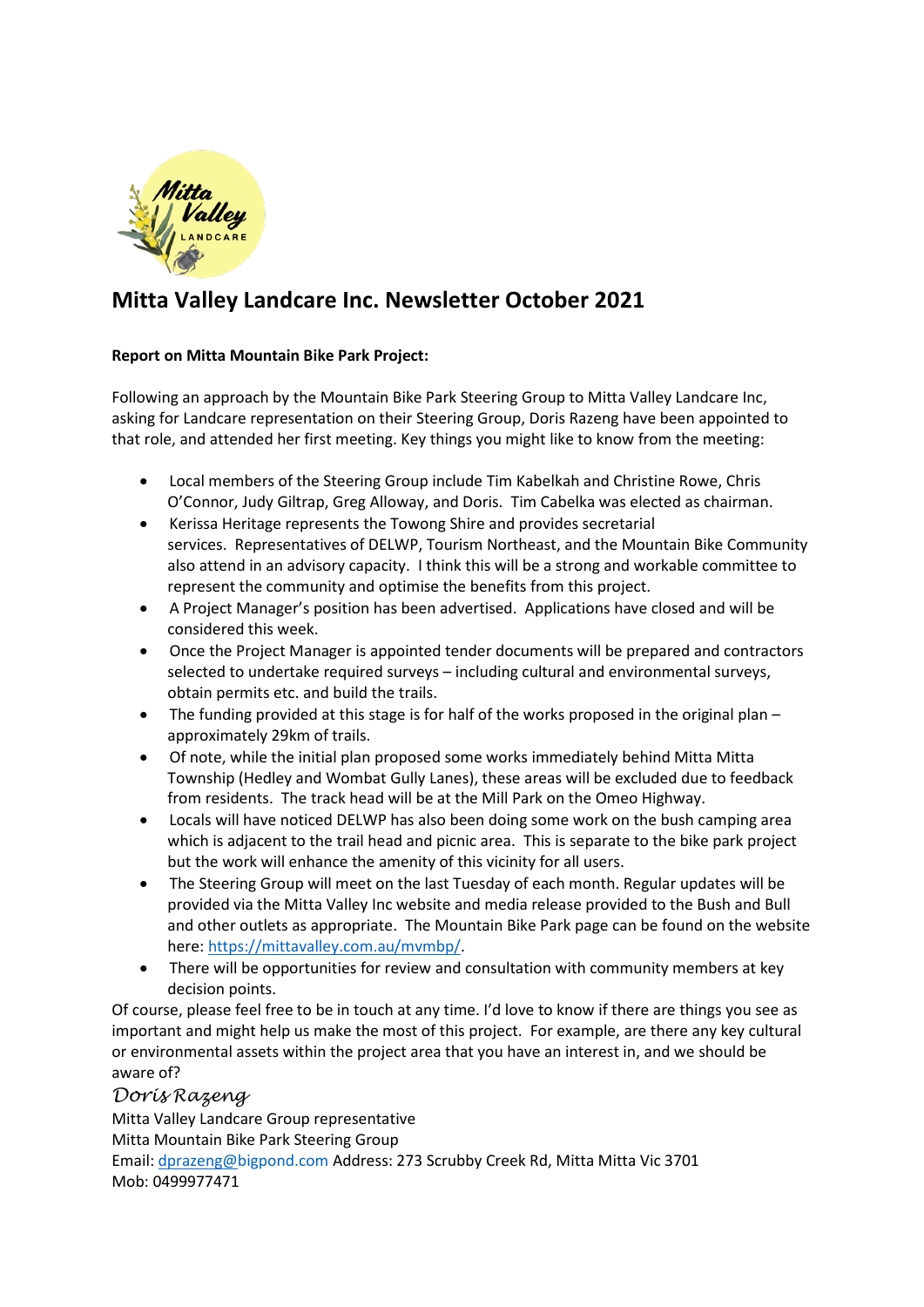## Report On Mill Park Project

Dois and Peter Razeng also attended a meeting at the Mill Park to have input into the Project and the type of plantings that would go there with DELWP staff and the vegetation contractor. We had a great walk around the area and discussed various ideas for plantings. Owen Lord was to lask the contractor to do up a planting proposal based on what we discussed, and he hopes that a draft will be ready soon.

Among suggestions that have come forward was that there be a planting if non-native trees along the highway but back far enough to avoid reducing vision, helping to define the area. These could be sterile varieties of e.g., maple, acer. I suggested if that idea got up, we could also consider poplar in keeping with historic plantings, black walnut and (native) kurrajong for their fire-resistant properties.

Plantings within the site would be low growing screening plants between sites etc and native grasses, aiming for local species flowering at different times. Several existing large eucalyptus have been doctored and will remain. I mentioned the existence of Golden Whistlers nesting in this area and the need to maintain their habitat. Especially tea tree. These are such spectacular little birds and not that common.

The area allows for six camp sites and day visitor areas closer to the river.

Thank you,

Doris and Peter Razeng.

#### **Mitta Valley Landcare Supporting Landholders in Wild Dog Management**

Members of the Mitta Valley Landcare group have been planning strategies to further help control pest weeds and animals in the Mitta Valley and wider community.

One of the concerns raised was an increase in the wild dog and fox population which resulted in a meeting to meet our local DELWP Wild Dog Controller; Wayne Gibbs to discuss ways to work together for our common problem.

It was recognised that one way to manage wild dogs and foxes was to have the ability for Landholders to apply 1080 baits and the need for education, training, and accreditation of the Agricultural Chemical Users Permit (ACUP) and 1080 endorsement needed to purchase certain chemicals and 1080 baits.

We are pleased to say, with planning around Covid restrictions we were able to successfully provide training for 8 Landholders for their ACUP and 7 Landholders for their 1080 as well as a refresher course for chemical users which 4 people attended.

We would like to thank Bob Currie who was our trainer, Lucy-anne Cobby AWI Community Wild Dog Control Coordinator (Tallangatta) and Wayne Gibbs DELWP Wild Dog Controller for their ongoing support to successfully achieve this goal. Lucy-anne was able to provide advice in Wild Dog Management programs and how to be involved and Wayne provided a demonstration on baiting techniques including the CPE devices. We have the opportunity to be involved in a community 1080 baiting program which is the coordination of baits to be delivered to our area 3 times in Autumn and Spring seasons which is the best time to bait against foxes and wild dogs.

We are planning a delivery day in October for all interested, 1080 accredited Landholders as soon as we have received our new cards. Details TBA.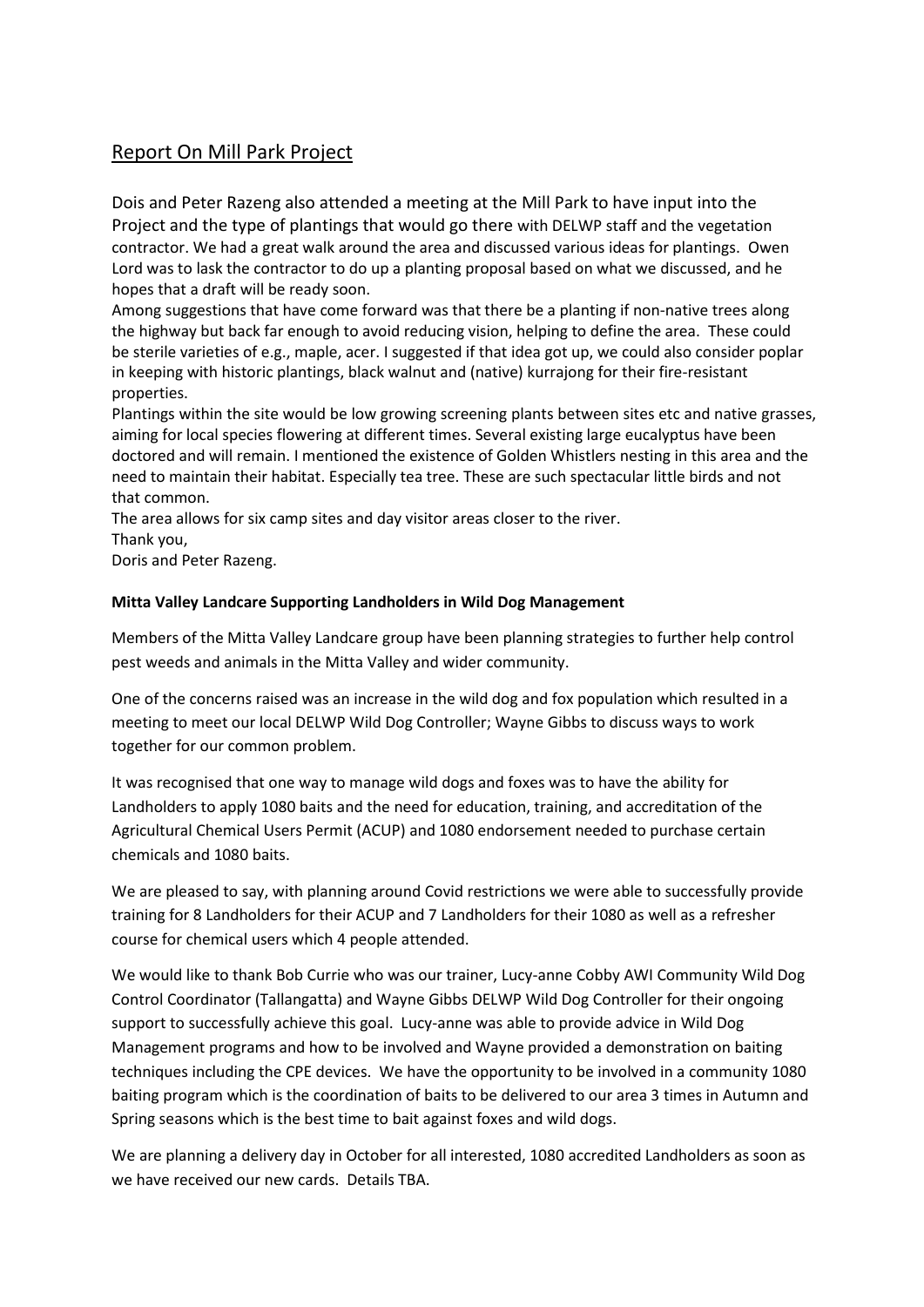We would also like to thank Anita Reynolds for co-ordinating the activities and support from the MVL Inc who supplied a delicious lunch and refreshments and to thank everyone for their patience and support while we worked through the logistics of Covid restrictions. Activities such as these reinforce the value of a membership to your local Landcare Group as some of the activities were heavily subsidised through a Grant that was obtained by Mitta Valley Landcare Inc..

This process has reinforced how important it is for community collaboration to get the best results to control wild dogs and foxes, helping us keep the local Valley's in great shape for the future.

#### **Victorian fox and wild dog bounty collections are updated on [www.agriculture.vic.gov.au](http://www.agriculture.vic.gov.au/)**

**Fencing field** days can also be organised though Mitta Valley Landcare or by contacting Lucy Anne Cobby on 0429079131.

**Hydatid disease** is another reason to rid your farm of fox and wild dogs. It is a small tape worm that lives in the intestines of domestic dogs, wild dogs, dingos and foxes.

## **Record Number of Deer taken Out of Mitta Valley in Last financial Year**

More than 178,000 kg of deer has been processed by Wild Game Resources in the last financial year, with the top 5 deer harvesters taking between 700-800 deer each (this is calendar year, they would have averaged at least 700 deer each). Deer harvesters in the Mitta Valley have shot a minimum of 3,500 deer each (this is the minimum total of the top 5). Of the top 5 shooters in Victoria, 4 work regularly in the Mitta Valley. Deer numbers have exploded in the last 12 months in our Valley.

One of our local shooters, for example, took from one 600 ac property in the Mitta Valley, 67 deer over 4 nights, and 12 more from other properties on those night. So that is 79 Sambar in 4 nights.

Deer harvesting is one of the key strategies promoted by Mitta Valley Landcare as well as deer fencing where it can be demonstrated that it is protecting native vegetation or waterways. Deer fencing is not available through grants for boundary fencing adjacent to roads or a normal shared fence with a neighbour.

Mitta Valley Landcare continues to run a project focused on the Deer situation and ensures we keep abreast of developments in this space. It is reassuring to note that the State Government have recognised we have a significant problem and are working to address it with various strategies. It would take time to see if the strategies employed will be effective in easing the problem. If you would like to discuss funding opportunities, please contact Mitta Valley Landcare via our web site to have your idea assessed or contact Karen Maroney on 0419 217 955.

Mitta Valley Landcare is now represented on the Victorian Deer Control Community Network. Karen Maroney will be our representative. We look forward to receiving reports from her.

#### **[ABC 7.30 Report on fhttps://www.abc.net.au/7.30/feral-deer-causing-major-problems-for](https://invasives.us5.list-manage.com/track/click?u=5a02d0c5ba045796a288f0506&id=7a57915e89&e=9448368336)[farmers/13552010eral deer](https://invasives.us5.list-manage.com/track/click?u=5a02d0c5ba045796a288f0506&id=7a57915e89&e=9448368336)**

The 7.30 report has been preparing a story on feral deer for some time now. Several people from the Victorian Deer Control Community Network have been collaborating with the production team. They had lots of material and the show was planned to be much longer but events in Melbourne last week tended to overshadow other issues. Nevertheless, it was great to see our Chair, Johannes Wenzel feature. While it may have been short on content the message was clear and the 7.30 Report is well respected and has a large audience.